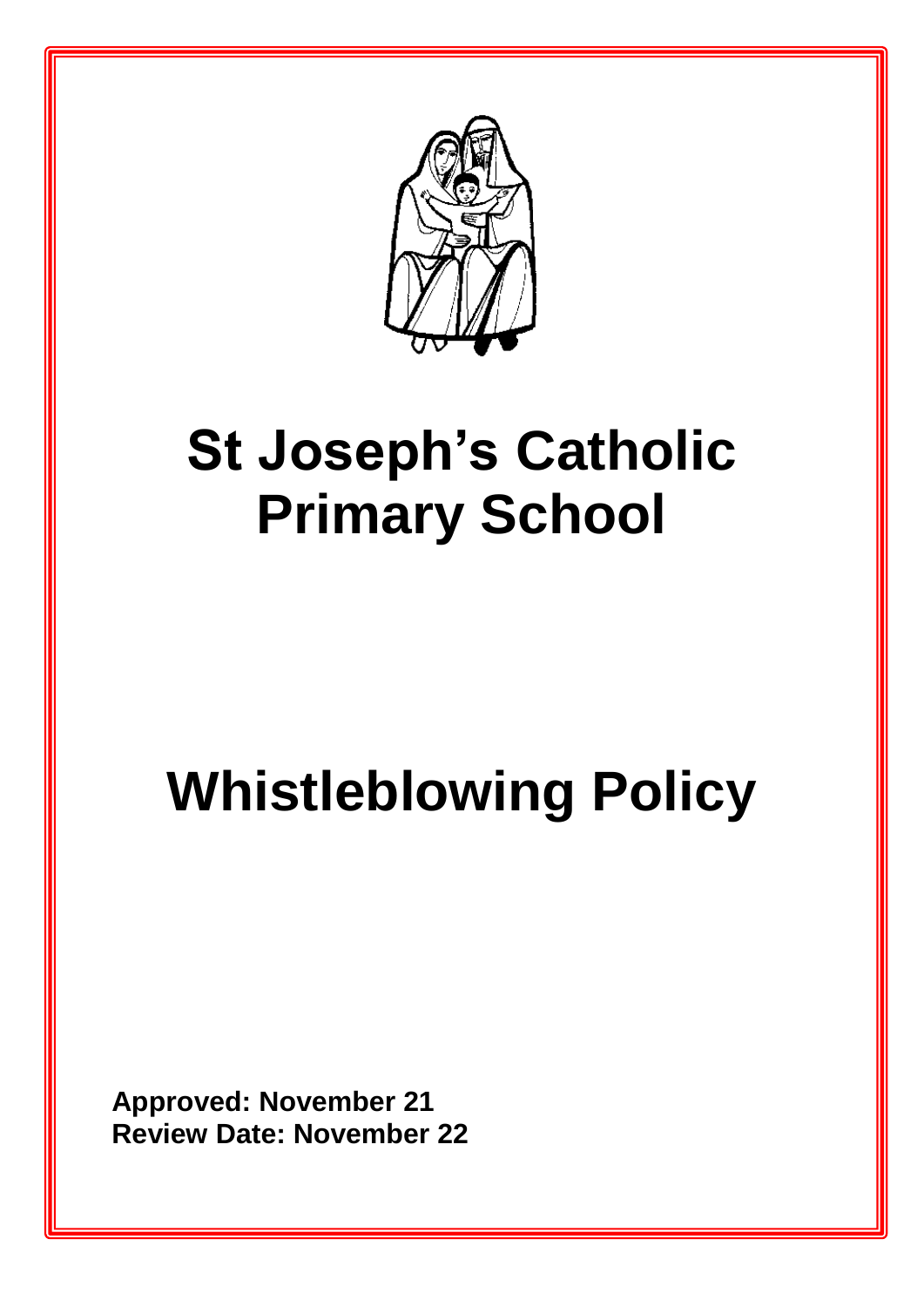# **Whistleblowing Policy and Procedure**

# **Introduction**

St Joseph's Catholic Primary School is committed to conducting its business with honesty and integrity, and expects all staff to maintain high standards in accordance with their contractual obligations and the school's policies and procedures.

However, all organisations face the risk of things going wrong from time to time, or of unknowingly harbouring illegal or unethical conduct. A culture of openness and accountability is essential in order to prevent such situations occurring or to address them when they do occur.

This procedure is not a substitute for normal line management processes but an addition to them. Staff should always first consider using normal line management for raising concerns. This procedure is only for the purpose of raising concerns about wrongdoing and is not a substitute or alternative for existing procedures such as the Grievance, Disciplinary Procedures for staff or the complaints procedure.

This procedure should only be used where all other existing internal procedures are felt to be inappropriate or when a member of staff, for whatever reason, feels inhibited in going through the normal line management. As an example, therefore, if a member of staff has a personal grievance then it must be raised through the grievance procedure; it would not be appropriate for it to be raised through this procedure. The existence of this procedure does not prevent staff from raising concerns through their trade union if they so wish. The procedure is therefore not a route through which employees can raise concerns about mismanagement which may arise from weak management rather than malpractice.

# **Aims of Policy**

- To encourage staff to report suspected wrongdoing as soon as possible, in the knowledge that their concerns will be taken seriously and investigated as appropriate, and that their confidentiality will be respected;
- To provide staff with guidance as to how to raise those concerns;
- To reassure staff that they should be able to raise genuine concerns in good faith without fear of reprisals, even if they turn out to be a mistaken.

This policy takes account of the Whistleblowing Arrangements Code of Practice issued by the British Standards Institute and Public Concern at Work.

This policy does not form part of an employee's contract of employment and is not intended to have contractual effect. It is provided for guidance to all members of staff at St Joseph's Catholic Primary School and the Board of Governors reserves the right to amend its content at any time.

This Policy reflects St Joseph's current practices and applies to all individuals working at all levels of the organisation, including the Governors, Headteacher, members of the Senior Leadership Team, employees, consultants, contractors, trainees, part-time and fixed-term workers, casual and agency staff (collectively referred to as "Staff" in this policy) who are advised to familiarise themselves with its content.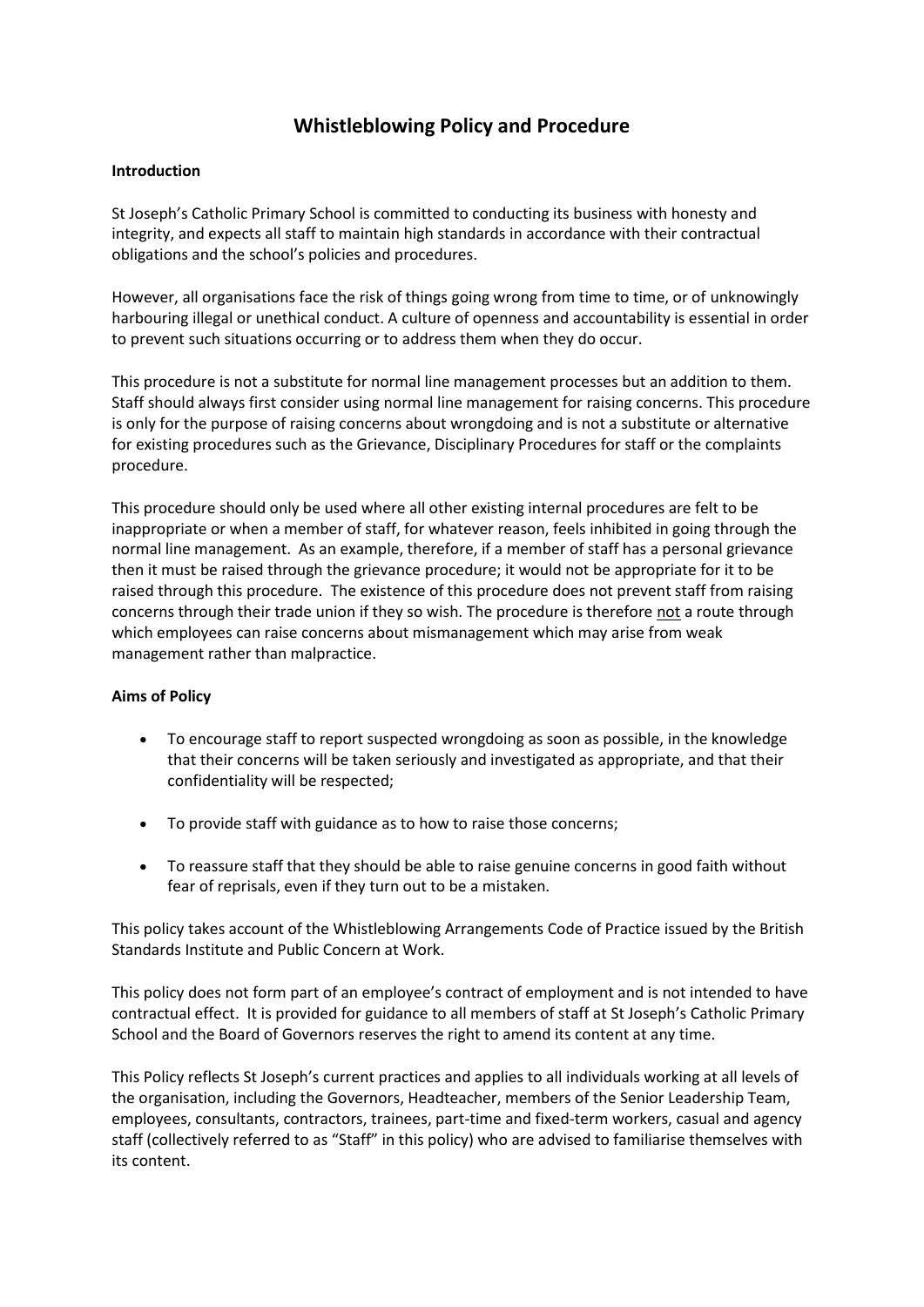# **What is whistleblowing?**

Whistleblowing is the disclosure of information which relates to suspected wrongdoing or dangers at work. This may include:

- criminal activity;
- child protection and/or safeguarding concerns; \* See note at the end of this policy
- miscarriages of justice;
- danger to health and safety;
- damage to the environment;
- failure to comply with any legal or professional obligation or regulatory requirements;
- financial fraud or mismanagement;
- negligence;
- breach of St Joseph's School's internal policies and procedures including its Code of Conduct;
- conduct likely to damage St Joseph's School's reputation;
- unauthorised disclosure of confidential information;
- the deliberate concealment of any of the above matters.

A 'whistleblower' is a person who raises a genuine concern in good faith relating to any of the above. If you have any genuine concerns related to suspected wrongdoing or danger affecting any of St Joseph's School activities (a whistleblowing concern) you should report it under this policy.

This policy should not be used for complaints relating to staff's own personal circumstances, such as the way you have been treated at work. In those cases you should follow the Grievance Policy and Procedure.

If staff are uncertain whether something is within the scope of this policy they should seek advice from the Headteacher and if the matter is in relation to an alleged wrongdoing by the Headteacher or Headteacher then staff should seek the advice of the Designated Governor.

#### **Raising a whistleblowing concern**

The school hopes that in many cases staff will be able to raise any concerns with their Line Manager, speaking to them in person or putting the matter in writing if they prefer. They may be able to agree a way of resolving a concern quickly and effectively. In some cases they may refer the matter to the Governing Body.

However, where the matter is more serious, or you feel that your Line Manager has not addressed your concern, or you prefer not to raise it with them for any reason, you should contact one of the following: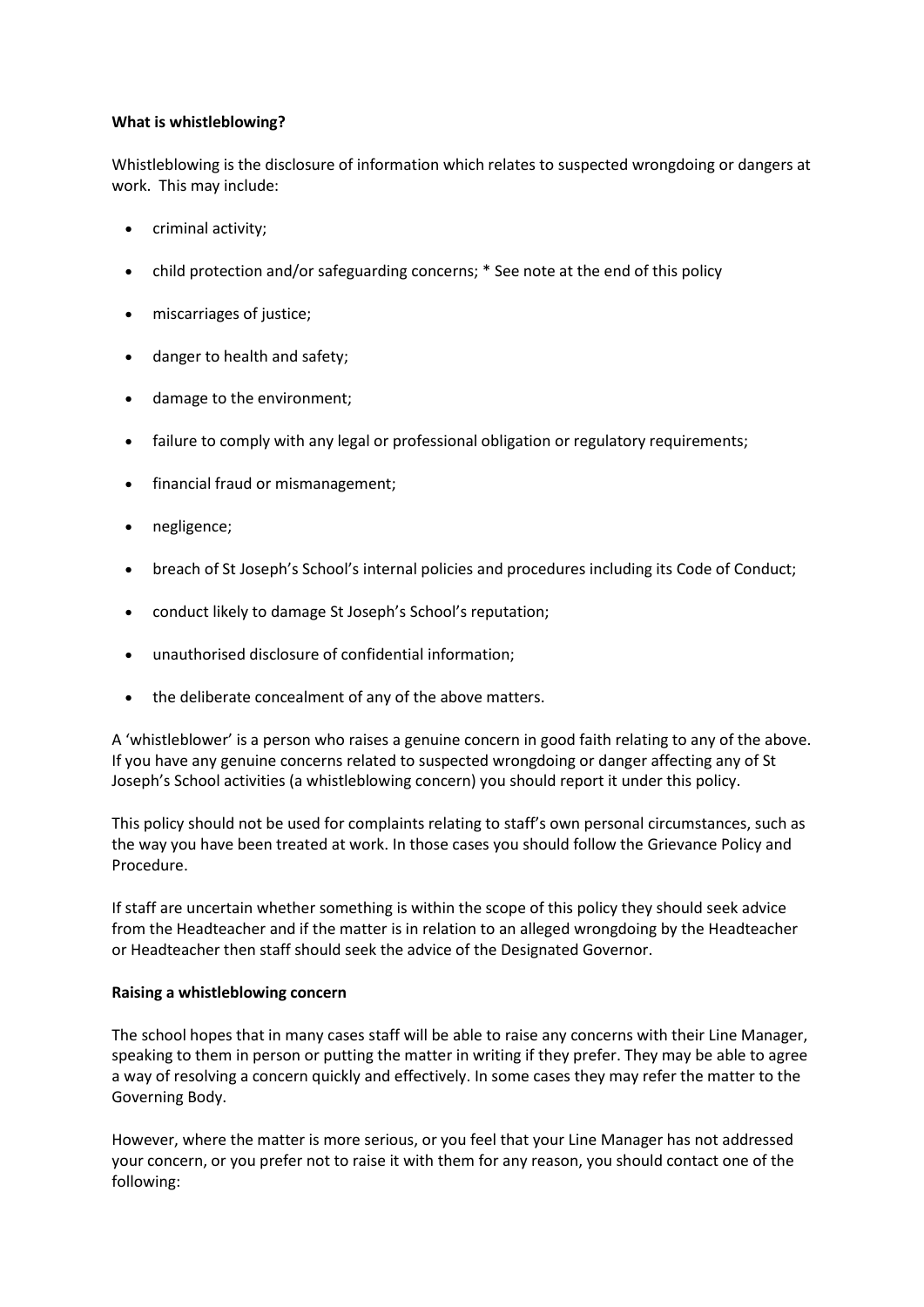# **The Headteacher**

# **The Governor with responsibility for Whistleblowing matters**

The Headteacher will arrange a meeting with the 'whistleblower' as soon as practicable to discuss their concern. They will record sufficient details to enable the matter to be thoroughly investigated. As a minimum, the Headteacher will record the name of the employee but also indicate whether the individual wishes his or her identity to remain confidential, if possible and the nature of the concern. In some cases it will not be possible to maintain confidentiality and the Headteacher should explain this to the employee. In such instances the employee will have the choice of either withdrawing or agreeing to his/her identity becoming known to enable the concern to be effectively dealt with.

Staff may bring a colleague or trade union representative to any meetings under this policy who must respect the confidentiality of the disclosure and any subsequent investigation.

The school will take notes and produce a written summary of the concern raised and provide the 'whistleblower' with a copy as soon as practicable after the meeting. The School will also aim to give the ''whistleblower'' an indication of how it proposes to deal with the matter.

# **Confidentiality**

The school hopes that staff will feel able to voice whistleblowing concerns openly under this policy. However, if a member of staff wants to raise his or her concern confidentially, the school will endeavour to keep his or her identity secret in so far as it is possible to do so when following this policy and procedure. If it is necessary for anyone investigating that member of staff's concern to know the 'whistleblower's identity, the school will discuss this with the member of staff first.

The school does not encourage staff to make disclosures anonymously. Proper investigation may be more difficult or impossible if the school cannot obtain further information. It is also more difficult to establish whether any allegations are credible and have been made in good faith. Whistleblowers who are concerned about possible reprisals if their identity is revealed should come forward to one of the contacts listed above and appropriate measures can then be taken to preserve confidentiality.

If an individual misuses the policy and procedure e.g. by making malicious or repeated unsubstantiated complaints against colleagues, this could give rise to action under the School's Disciplinary Procedure. If the Headteacher knows or has a suspicion that an employee comes into this category then she will take advice from the Designated Governor who will help to determine what action should be taken.

If you are in any doubt you can seek advice from Public Concern at Work, the independent whistleblowing charity, who offer a confidential helpline. Their contact details are:

Public Concern at Work (Independent whistle blowing charity)

Helpline: 020 7404 6609 E-mail: [whistle@pcaw.co.uk](mailto:whistle@pcaw.co.uk) Website[: www.pcaw.co.uk](http://www.pcaw.co.uk/)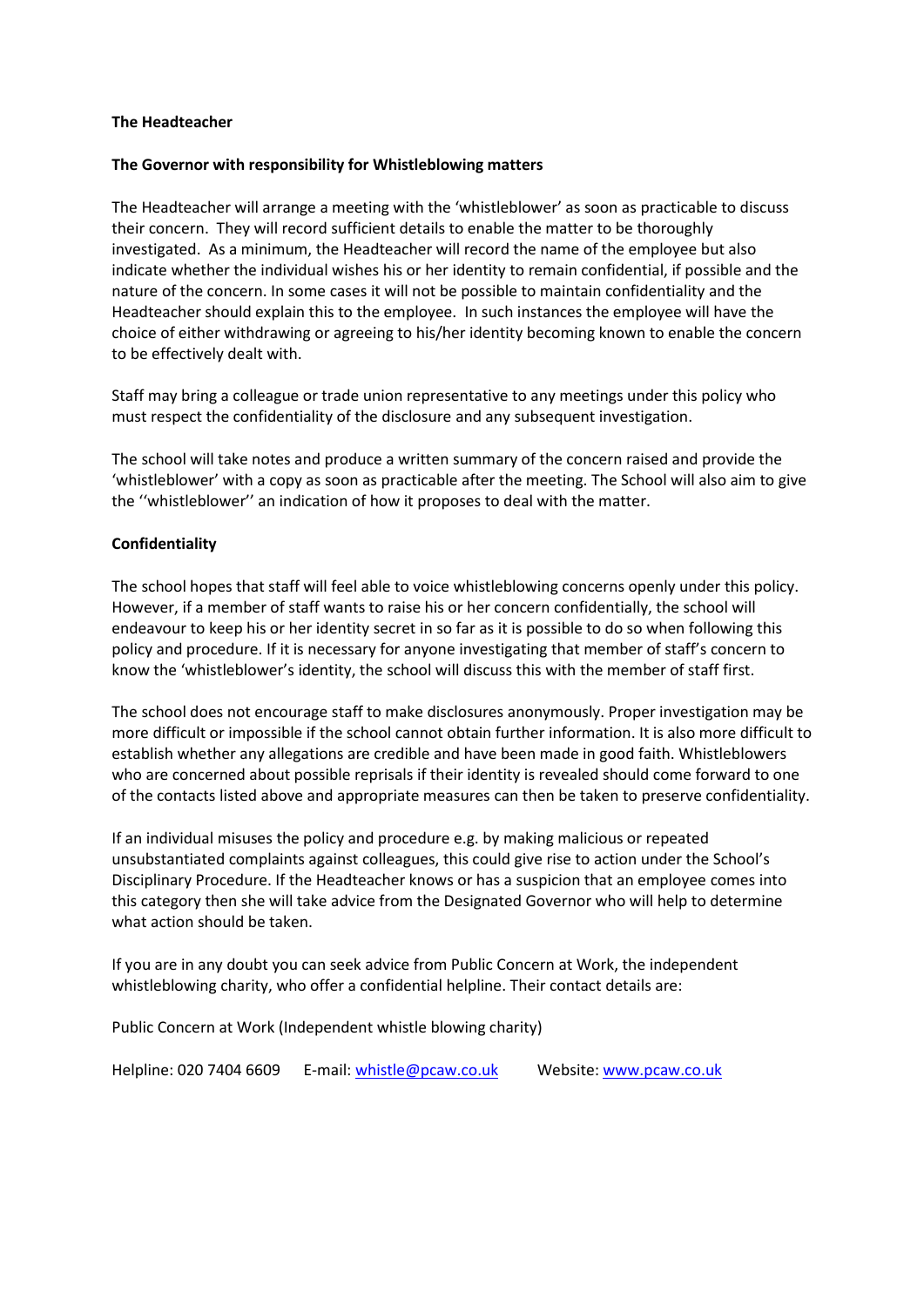# **Concerns against Governors**

If a concern against a Governor is received then this will be treated in the same way as any other concern. It will receive the same serious consideration. The concern will be raised by the Headteacher with the Chairman of Governors who will decide how it should be dealt with.

If the concern is against the Chairman of Governors then clearly this process cannot be followed. In such circumstances, the concern will be taken directly to the Headteacher who will decide in consultation with the Headteacher and the Governor with responsibility for Whistleblowing matters how it should be dealt with. In normal circumstances such a concern would be referred to the Department for Education for action.

# **External disclosures**

The aim of this policy is to provide an internal mechanism for reporting, investigating and remedying any wrongdoing in the workplace. In most cases staff should not find it necessary to alert anyone externally.

The law recognises that in some circumstances it may be appropriate for staff to report their concerns to an external body such as a regulator. It will very rarely, if ever, be appropriate to alert the media. We strongly encourage you to seek advice before reporting a concern to anyone external. The independent whistleblowing charity, Public Concern at Work, operates a confidential helpline. They also have a list of prescribed regulators for reporting certain types of concern.

Whistleblowing concerns usually relate to the conduct of school staff, but they may sometimes relate to the actions of a third party, such as a service provider. The law allows staff to raise a concern in good faith with a third party, where the member of staff reasonably believes it relates mainly to their actions or something that is legally their responsibility. However, staff are encouraged to report such concerns internally first. Staff should contact one of the other individuals set out above for guidance.

#### **Investigation and outcome**

Once a member of staff has raised a concern, the school will carry out an initial assessment to determine the scope of any investigation. The school will inform the 'whistleblower' of the outcome of its assessment. The member of staff raising the concern may be required to attend additional meetings in order to provide further information.

In most cases a panel of three Governors will investigate any issue. In rare cases the school may appoint an investigator or team of investigators including staff with relevant experience of investigations or specialist knowledge of the subject matter. The investigator(s) may make recommendations for change to enable the school to minimise the risk of future wrongdoing.

The school will aim to keep the member of staff informed of the progress of the investigation and its likely timescale. However, sometimes the need for confidentiality may prevent the School from giving specific details of the investigation or any disciplinary action taken as a result. The member of staff is required to treat any information about the investigation as strictly confidential.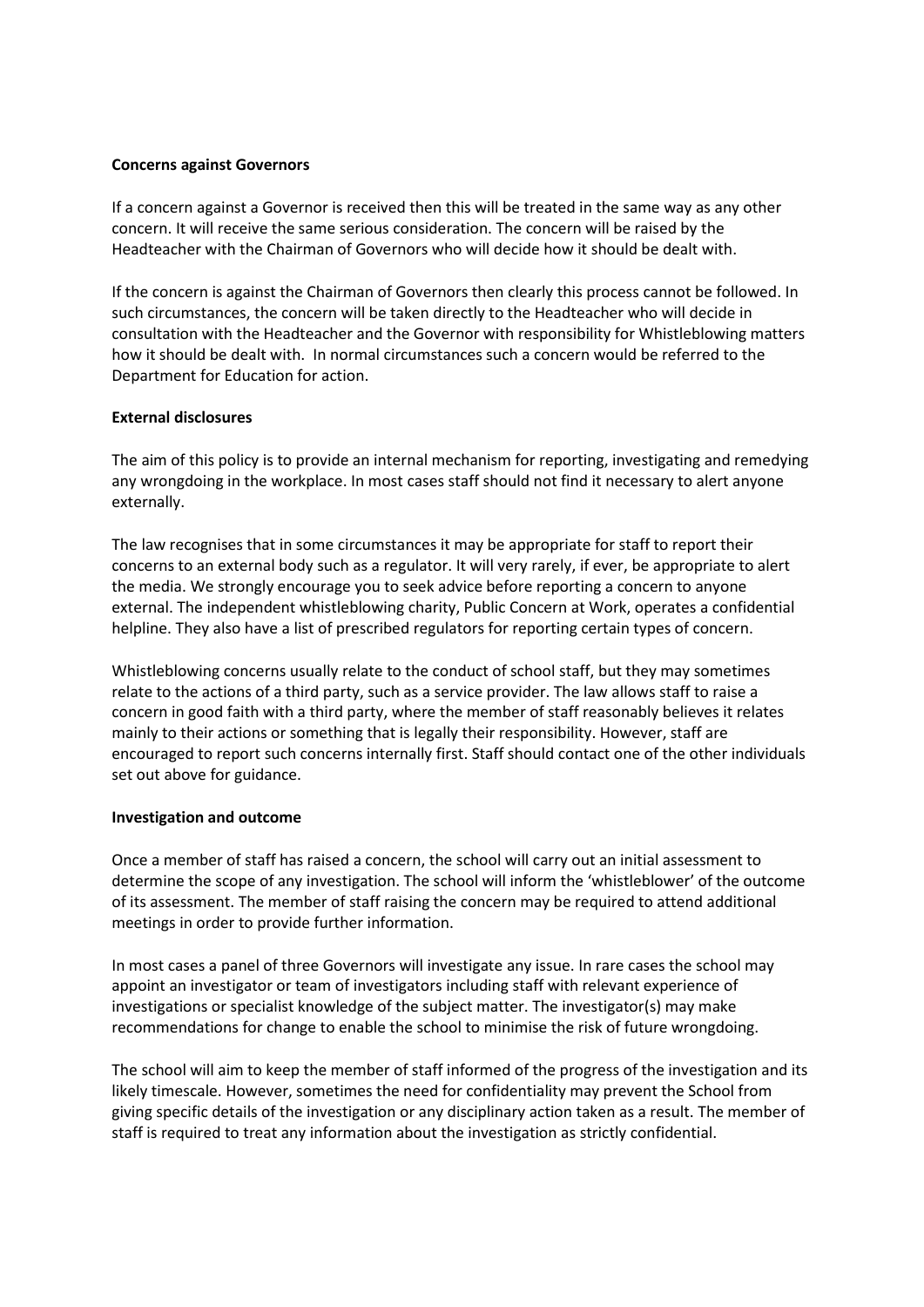If the School concludes that a 'whistleblower' has made false allegations maliciously, in bad faith or with a view to personal gain, the 'whistleblower' will be subject to disciplinary action under the School's Disciplinary Policy and Procedure.

Whilst the School cannot always guarantee the outcome a particular member of staff is seeking, the School will try to deal with the concern fairly and in an appropriate way. If a member of staff is not happy with the way in which his or her concern has been handled, he or she can raise it with one of the other key contacts outlined above.

There are no rights of appeal against any decisions taken under this procedure. However, an employee or the Headteacher will have the right to refer any particular case to the Designated Governor for review.

Any member of staff raising a concern under the procedure will be kept informed of progress by the Headteacher, including, where appropriate, the final outcome. However, in certain circumstances, e.g. where disciplinary action under the School's Disciplinary Procedure has resulted from the concern, it may not be appropriate to provide specific details due to the confidentiality and sensitivity of such matters

# **Protection and support for 'whistleblowers'**

It is understandable that 'whistleblowers' are sometimes worried about possible repercussions. The School aims to encourage openness and will support Staff who raise genuine concerns in good faith under this policy, even if they turn out to be mistaken.

Staff must not suffer any detrimental treatment as a result of raising a concern in good faith. Detrimental treatment would include dismissal, disciplinary action, threats or other unfavourable treatment connected with raising a concern. If a member of staff believes that he or she has suffered any such treatment, he or she should inform the Headteacher immediately. If the matter is not remedied the member of staff should raise it formally using the School's Grievance Policy and Procedure.

Staff must not threaten or retaliate against 'whistleblowers' in any way. Anyone involved in such conduct will be subject to disciplinary action.

All Staff are responsible for the success of this policy and should ensure that they use it to disclose any suspected danger or wrongdoing. Staff are invited to comment on this policy and suggest ways in which it might be improved. Comments, suggestions and queries should be addressed to the Headteacher in the first instance.

# **Safeguarding**

If a member of staff suspects that there is a serious safeguarding issue that they feel that the Headteacher is not taking seriously or that they believe there is a serious safeguarding issue involving the Headteacher they should in the first instance contact the Designated Governor.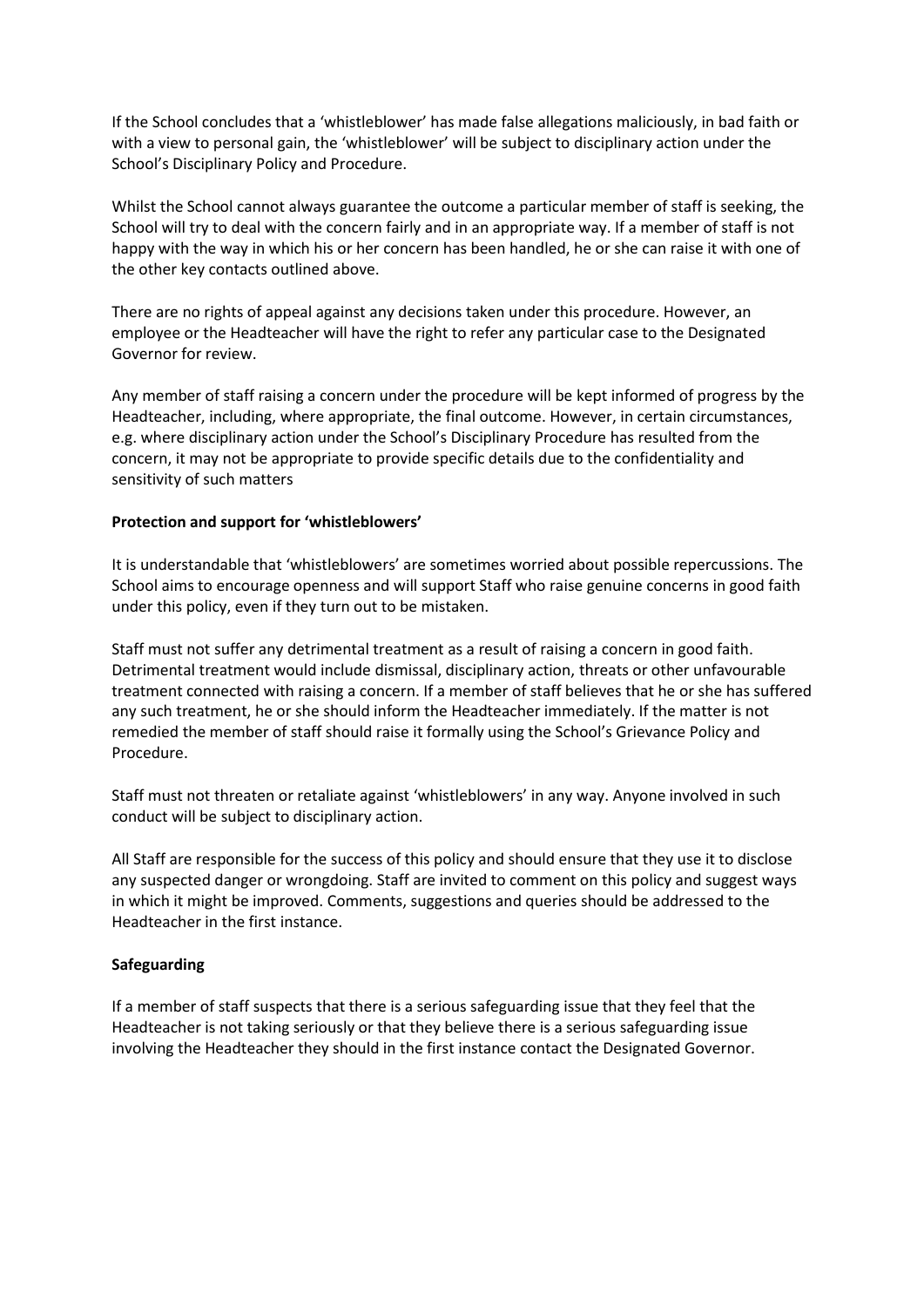# **Appendix 1**

# **Don't think what if I'm wrong – think what if I'm right**

# **Reasons for whistle blowing:**

- Each individual has a responsibility for raising concerns about unacceptable practice or behaviour.
- To prevent the problem worsening or widening.
- To protect or reduce risks to others.
- To prevent becoming implicated yourself.

# **What stops people from whistle blowing:**

- Starting a chain of events which spirals.
- Disrupting the work or project.
- Fear of getting it wrong.
- Fear of repercussions or damaging careers.
- Fear of not being believed.

# **How to raise a concern:**

- You should voice your concerns, suspicions or uneasiness as soon as you feel you can. The earlier a concern is expressed the easier and sooner action can be taken.
- Try to pinpoint exactly what practice is concerning you and why.
- Approach your immediate manager, Head Teacher, or the Designated Child Safeguarding Officer.
- If your concern is about your immediate manager/Head Teacher, or you feel you need to take it to someone outside the school contact The Local Authority
- Make sure you get a satisfactory response don't let matters rest.
- You should then put your concerns in writing, outlining the background and history, giving names, dates and places where you can.
- A member of staff is not expected to prove the truth of an allegation but will need to demonstrate sufficient grounds for the concern.